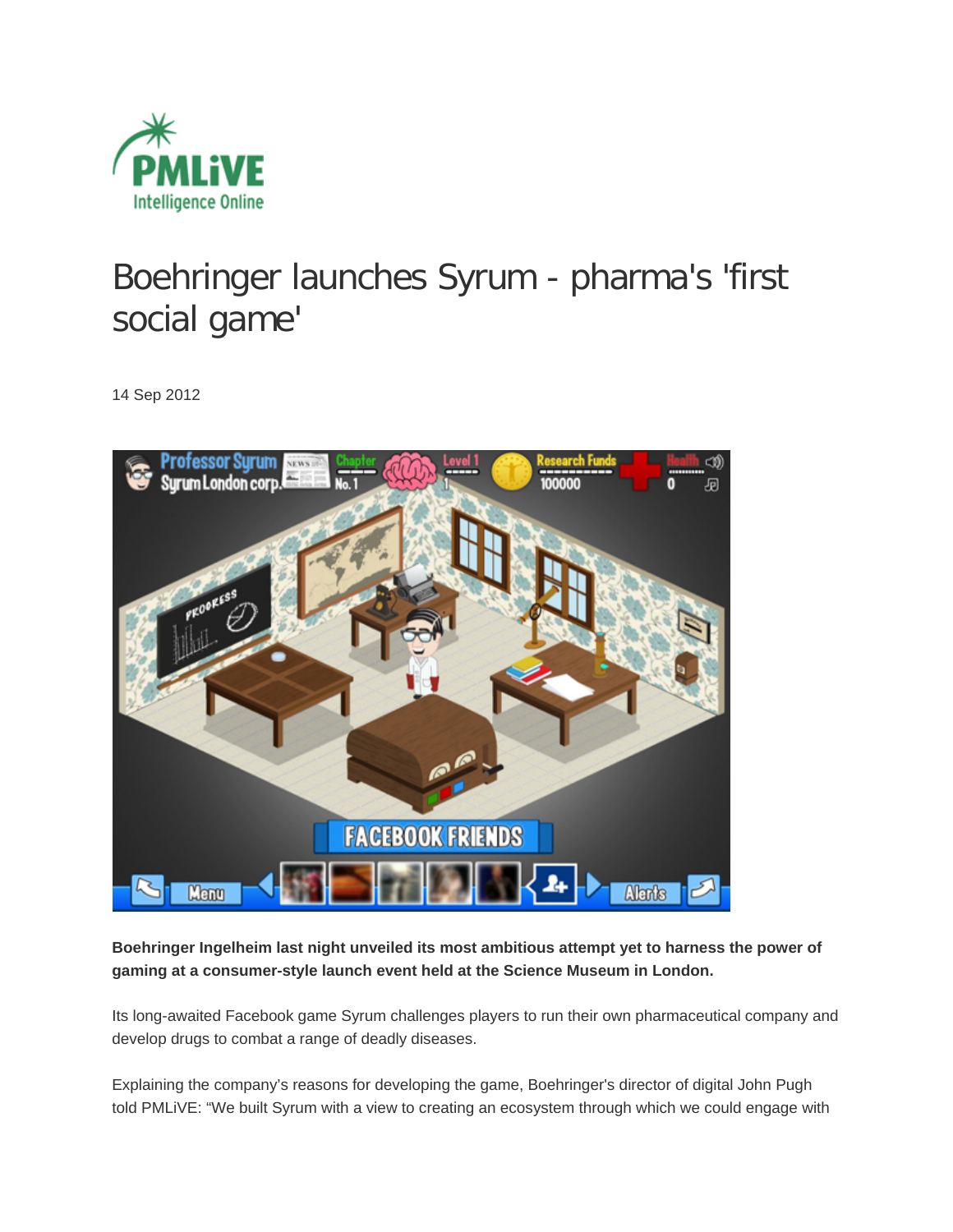people around education. It's also to do with reputation management, market research and recruiting talent.

"We spend quite a lot of time and energy on our social media channels and this is another part of that, where we create a whole integrated framework."

Billed by the company as pharma's first social game, Syrum launches without covering any of the company's key therapy areas, as pharma marketing initiatives usually do, because Boehringer wanted to "keep it clean", said Pugh.

But he added: "Perhaps as we move forward there may be opportunities to put Boehringer therapy areas in there. We have nothing planned for that at the moment – it's part of the vision for the game."

Three years in the making, **[Syrum](http://syrum-game.com/)** combines elements of a trading card game such as Pokemon with the social interactivity of a Facebook game like Farmville.



It has been released, some months **[later than planned](http://www.pmlive.com/digital_intelligence_blog/archive/2012/jan_2012/boehringer_facebook_game_syrum)**, in a public beta format in Europe and Boehringer plans to give it a full global launch – including the US - next year, potentially at the **[SXSW](http://sxsw.com/)  [conference](http://sxsw.com/)** in March.

Moving the game into public beta-testing, pharma and agency personnel can finally see if the hype that has been building since details of the game first emerged last year is justified.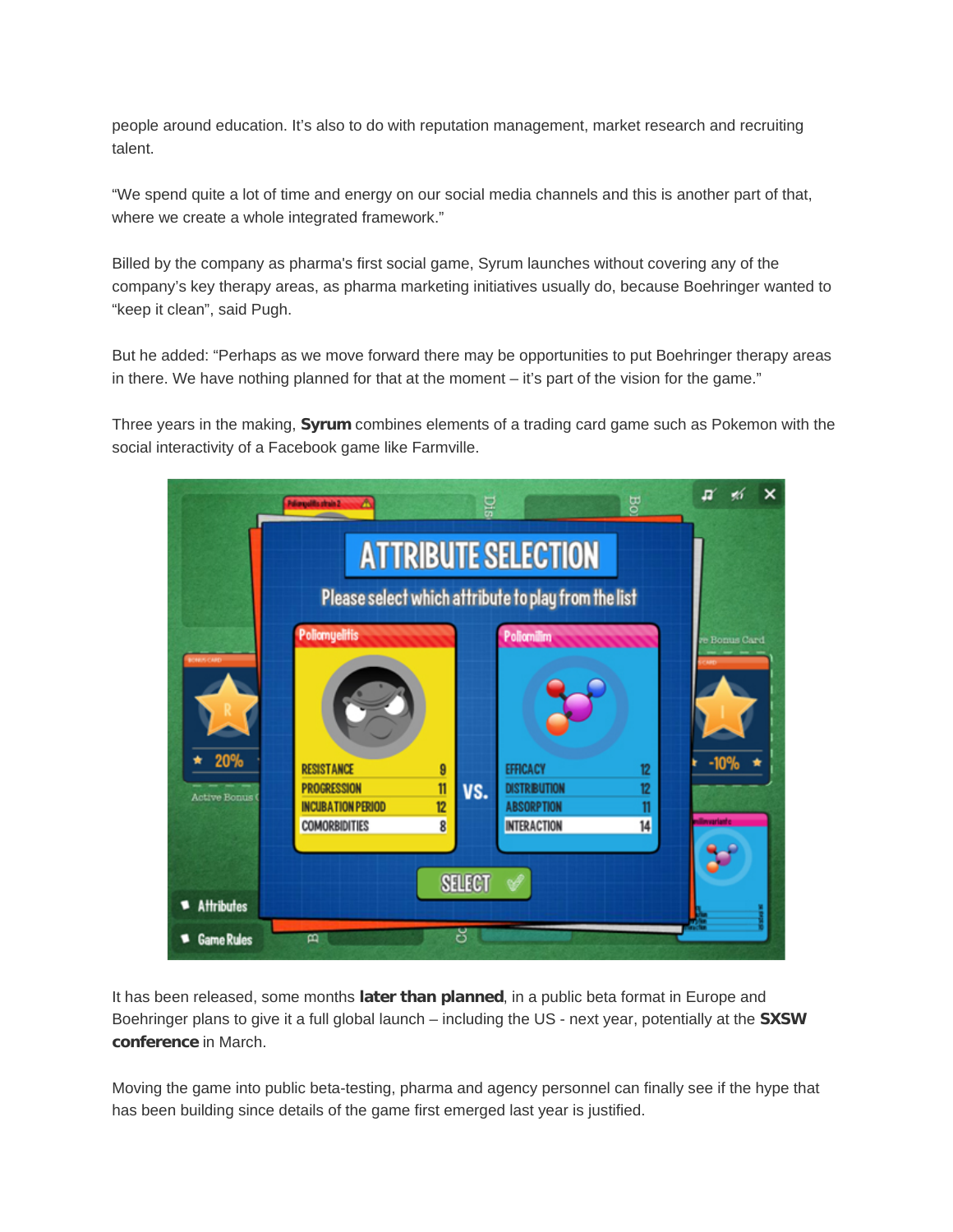But Boehringer's big hope, and part of the reason behind last night's consumer-style launch event which came complete with lab coat wearing waiters, test tube cocktails and molecular snacks, is that the game will gain traction outside of the industry.

Refusing to be drawn on what sort of user numbers Boehringer would like to see, Pugh was adamant that, at this first public stage in Syrum's development, the company was focusing more on refining its product.

"Our main objective for this beta launch version is just to get feedback, so what we want to do is create iterative cycles of development. So as long as we get good feedback that can help make the game a better game, we'll be happy with that."

## **Social Syrum**

Would-be players of Boehringer's game must add the Syrum Facebook app to their account on the social network. They can then set out trying to develop seed compounds into marketable drugs to treat a range of deadly disease and epidemics.

Players can also participate in the game with their Facebook friends – sending them gifts, headhunting their staff or even conducting industrial espionage against them.

Beyond its aim of producing a truly social game, Boehringer is also using several social media channels to help spread its message.

So there's a dedicated **[Syrum Game YouTube](http://www.youtube.com/user/syrumgame)** channel, **[Syrum Game Twitter account](https://twitter.com/Syrumgame)**,**[Syrum blog](http://syrum-game.com/blogs)**, a feedback wiki page, and, of course, a **[Syrum Facebook page](http://www.facebook.com/syrum.game)**.